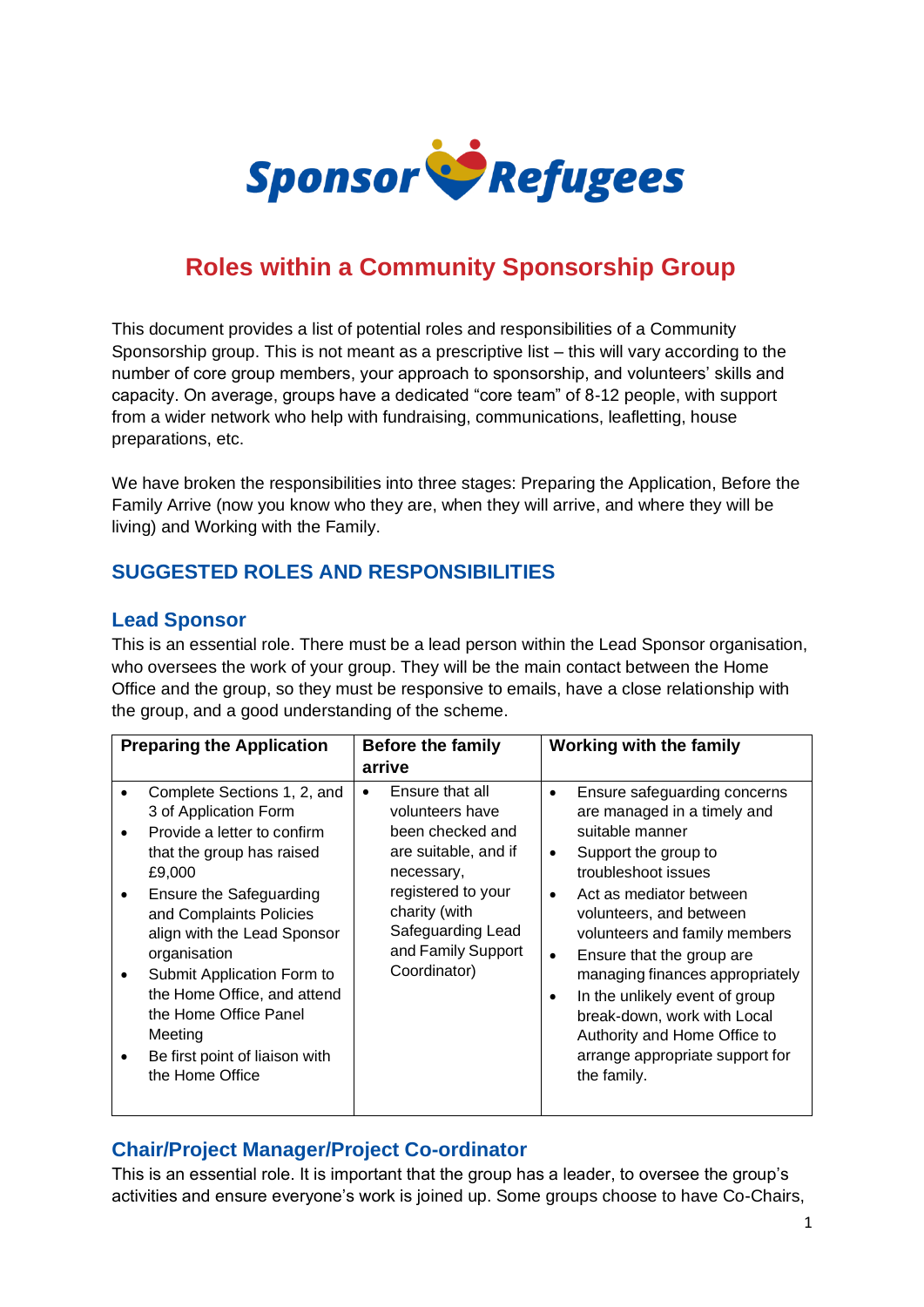to share the responsibility. Being Chair does *not* mean you do all the work – see our guidance on leadership.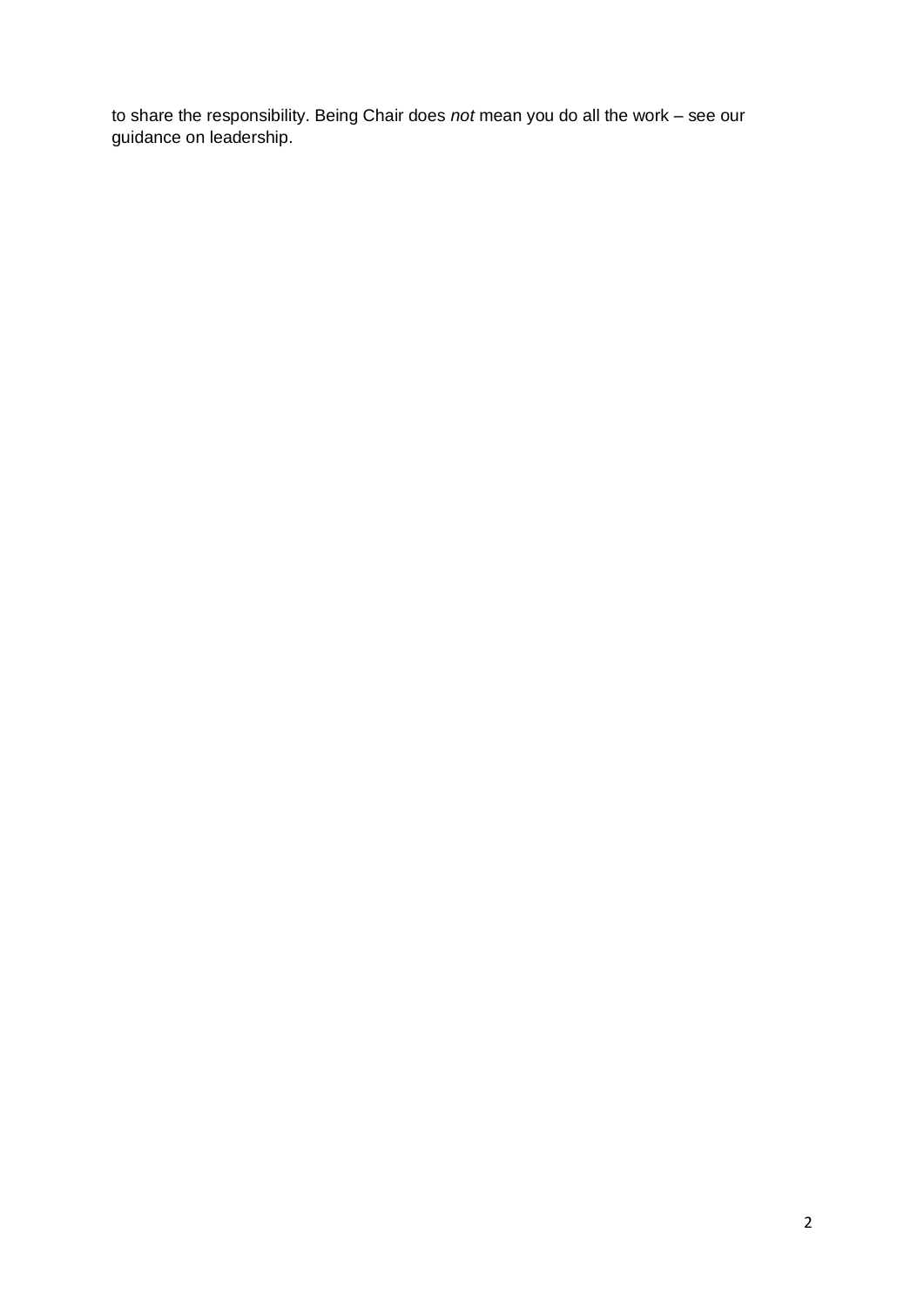| <b>Preparing the</b><br><b>Application</b>                                                                                                                                                            | <b>Before the family</b><br>arrive                                                                                                                                      | <b>Working with the</b><br>family                                                                                                                                                                                                                                    | On-going                                                                                                                                                                                                                                                                                                                        |
|-------------------------------------------------------------------------------------------------------------------------------------------------------------------------------------------------------|-------------------------------------------------------------------------------------------------------------------------------------------------------------------------|----------------------------------------------------------------------------------------------------------------------------------------------------------------------------------------------------------------------------------------------------------------------|---------------------------------------------------------------------------------------------------------------------------------------------------------------------------------------------------------------------------------------------------------------------------------------------------------------------------------|
| Work with<br><b>Project Leads</b><br>to complete the<br>application and<br>secure Local<br>Authority<br>consent<br>Liaise with<br>Home Office on<br>application<br>amendments<br>and panel<br>meeting | Ensure all<br>$\bullet$<br>volunteers receive<br>appropriate training<br>Liaise with Home<br>$\bullet$<br>Office and Local<br>Authority in<br>preparation of<br>arrival | Oversee<br>$\bullet$<br>activities, and<br>ensure that<br>family are<br>receiving<br>sufficient support<br>Convene regular<br>$\bullet$<br>group meetings<br>Troubleshoot<br>$\bullet$<br>problems<br>Liaise with Home<br>$\bullet$<br>Office and Local<br>Authority | Coordinate team<br>$\bullet$<br>activities and actions<br>Convene and chair<br>$\bullet$<br>group meetings<br>Oversee all activities<br>and hold people to<br>account for actions<br>Represent the group<br>$\bullet$<br>externally<br>Develop relationship<br>with Local Authority<br>Liaise with Lead<br>$\bullet$<br>Sponsor |

## **Treasurer**

This is an essential role.

| Ongoing                        | <b>Preparing the Application</b>                      |  |
|--------------------------------|-------------------------------------------------------|--|
| Oversee income and expenditure | Set up a group bank account<br>Develop a group budget |  |

## **Safeguarding Lead**

This is an essential role. It would be best suited to someone who has experience in safeguarding – but that is not necessary. You can take basic courses, and Sponsor Refugees can help you understand your role. You are not expected to deal with safeguarding concerns yourself – but to be able to report them to the relevant statutory organisations.

| <b>Preparing the Application</b>                                                                                                  | Before the family arrive                                                                  | <b>Working with the family</b>                                                                                     |
|-----------------------------------------------------------------------------------------------------------------------------------|-------------------------------------------------------------------------------------------|--------------------------------------------------------------------------------------------------------------------|
| Write safeguarding policy<br>and procedures.                                                                                      | Coordinate DBS and<br>$\bullet$<br>reference checks for the                               | Respond to safeguarding<br>issues                                                                                  |
| Coordinate with Local<br><b>Authority Safeguarding</b><br>Team<br>Develop relationship with<br>Safer Neighbourhood<br>Police Team | Family Support team.<br>Deliver (or organise)<br>safeguarding training for<br>volunteers. | Organise ad-hoc<br>safeguarding training<br>where necessary (e.g. for<br>new volunteers, in<br>response to issues) |

## **Family Support Coordinator**

Some groups see this role like that of a "Support Worker" – a key person who works directly with the family to identify their needs and brings in volunteers to help as necessary. Other groups have treated this as a Volunteer Coordinator role - someone who co-ordinates and supervises volunteers, but may not work directly with family members themselves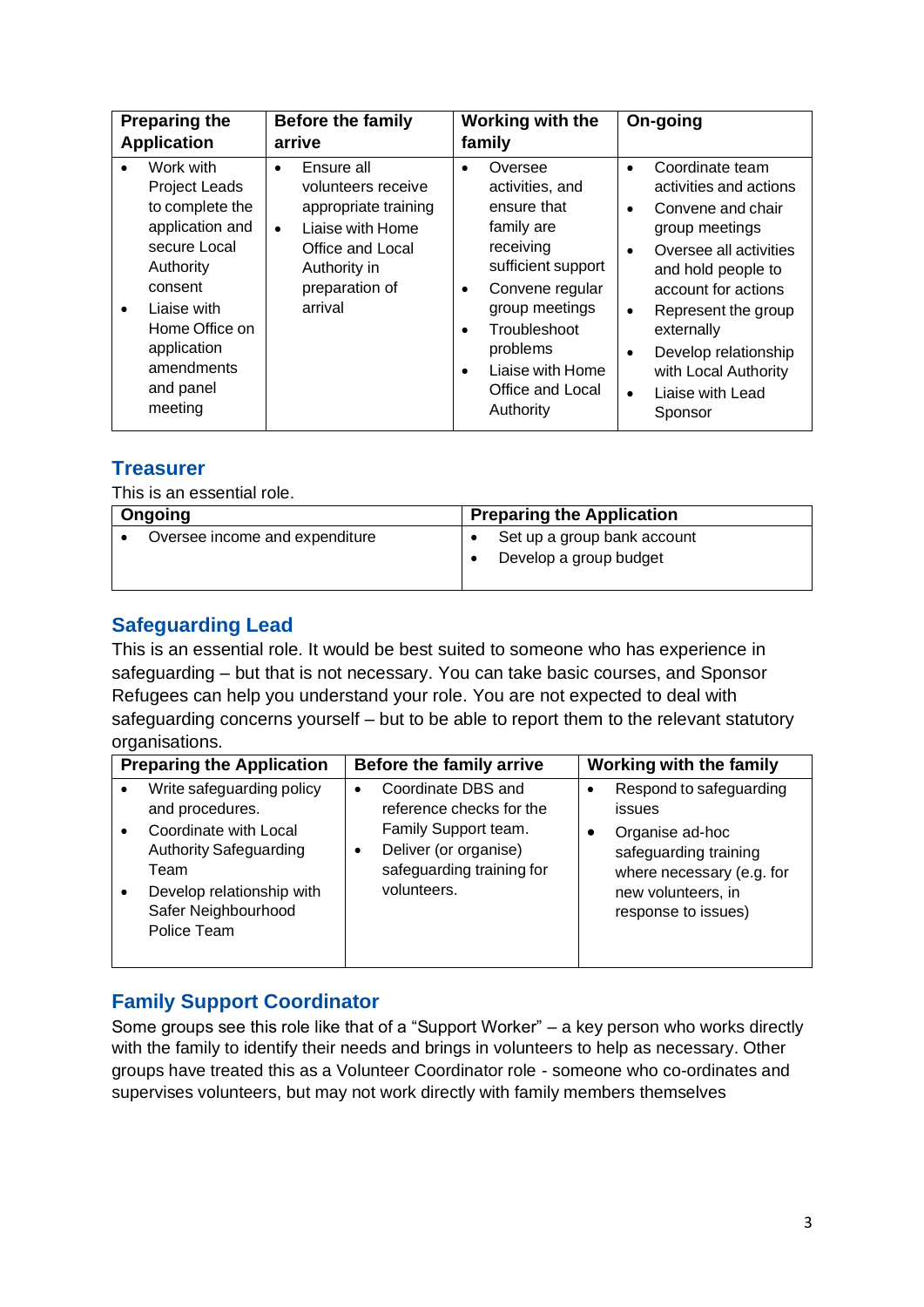| <b>Preparing the</b><br><b>Application</b>                                                                                                                                                                                                                      | Before the family arrive                                                                                                                                                                                                                                                                                                                                                                          | <b>Working with the family</b>                                                                                                                                                                                                                                                                                                                                                                                                                                                                                                                                    |
|-----------------------------------------------------------------------------------------------------------------------------------------------------------------------------------------------------------------------------------------------------------------|---------------------------------------------------------------------------------------------------------------------------------------------------------------------------------------------------------------------------------------------------------------------------------------------------------------------------------------------------------------------------------------------------|-------------------------------------------------------------------------------------------------------------------------------------------------------------------------------------------------------------------------------------------------------------------------------------------------------------------------------------------------------------------------------------------------------------------------------------------------------------------------------------------------------------------------------------------------------------------|
| Complete<br>appropriate<br>Sections of the<br><b>Application Form</b><br>Recruit and<br>coordinate a team<br>of volunteers who<br>will support family.<br>Work with<br>Safeguarding<br>Lead to ensure all<br>volunteers are fully<br>checked and<br>registered. | Organise training for<br>volunteers<br>Work with volunteers to<br>$\bullet$<br>develop a Code of<br>Conduct<br>Write a Welcome<br>$\bullet$<br>Message for the family<br>Prepare a Welcome<br>$\bullet$<br>Pack of groceries for<br>family's arrival<br>Prepare an Information<br>$\bullet$<br>Pack with key<br>information (e.g. how to<br>use appliances,<br>emergency services,<br>maps, etc.) | Coordinate a team to meet family at<br>$\bullet$<br>the airport<br>Act as the first point of contact with<br>$\bullet$<br>family, and coordinate necessary<br>support<br>Ensure family are supported to<br>$\bullet$<br>navigate local community and access<br>local services<br>Manage schedules for family,<br>$\bullet$<br>volunteers and interpreters<br>Work with family on Personal<br>$\bullet$<br><b>Integration Plans</b><br>Supervise the Family Support Team<br>$\bullet$<br>(regular peer-to-peer support sessions,<br>1:1 supervisions and check-ins |

#### **Family Support Team/Befrienders**

A group of volunteers who welcome the family and help them to achieve their goals and become self-sufficient. This team may absorb other responsibilities set out below, such as the Education Lead, Health Lead, and Benefits Lead.

| <b>Preparing the Application</b>                                                                                                                                                         | <b>Before the Family</b><br><b>Arrive</b>                                                                                     | <b>Working with the Family</b>                                                                                                                                                                                                                                                                                                                                                                                                                                  |
|------------------------------------------------------------------------------------------------------------------------------------------------------------------------------------------|-------------------------------------------------------------------------------------------------------------------------------|-----------------------------------------------------------------------------------------------------------------------------------------------------------------------------------------------------------------------------------------------------------------------------------------------------------------------------------------------------------------------------------------------------------------------------------------------------------------|
| <b>Support Family Support</b><br>Coordinator to complete<br>the relevant sections of<br>Application Form<br>Work with Family Support<br>٠<br>Coordinator to develop a<br>Code of Conduct | Attend trainings<br>٠<br>(such as<br>Safeguarding<br>training,<br><b>Boundaries</b><br>training, etc.) to<br>prepare yourself | Support the family to:<br>Navigate life in community (e.g.<br>$\bullet$<br>understanding cultural practices, how<br>to find key services, best places to<br>shop, etc.)<br>Register and access local services<br>$\bullet$<br>Meet their health needs<br>$\bullet$<br>Use public transport<br>$\bullet$<br>Go on day-trip<br>$\bullet$<br>Join local clubs or faith institutions<br>$\bullet$<br>Feel safe and welcome<br>$\bullet$<br>Achieve their goals<br>٠ |

#### **Accommodation Lead**

This role changes a lot at different stages in the process. Initially, while you are looking for property, this is largely an outreach role, requiring networks, persuasion, and negotiation. Later, it requires great project management, as you manage a team of handymen and donations of furniture. Once the family arrive, the role requires mediation between the family and the landlord. As a result, it is not abnormal for different volunteers to occupy this role at different moments.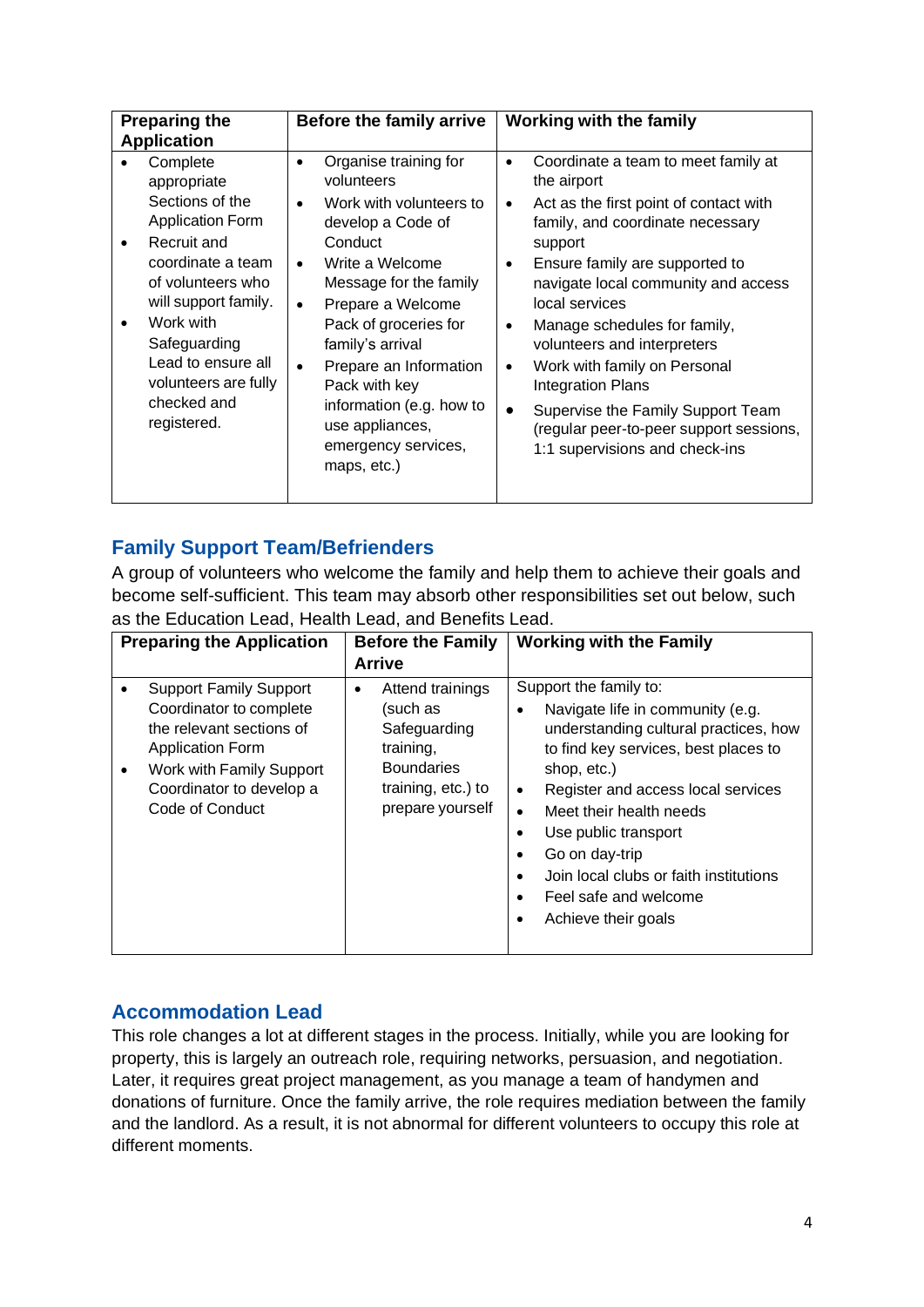|           | <b>Preparing the Application</b>                                                                                                                  |                             | <b>Before the Family Arrive</b>                                                                                                                            |                        | <b>Working with the Family</b>                                                                                                                                                                             |  |
|-----------|---------------------------------------------------------------------------------------------------------------------------------------------------|-----------------------------|------------------------------------------------------------------------------------------------------------------------------------------------------------|------------------------|------------------------------------------------------------------------------------------------------------------------------------------------------------------------------------------------------------|--|
| $\bullet$ | Find a house for a<br>minimum of 2 years, with<br>it's own front door<br>Ensure that rent is<br>sustainable<br>Get the Local Authority and        | $\bullet$<br>$\bullet$      | Collect all necessary<br>furniture, crockery,<br>furnishings for the house<br>Coordinate a team of<br>volunteers to refurbish,<br>decorate and prepare the | $\bullet$<br>$\bullet$ | Show the family how to<br>use appliances in the<br>house<br>Support the family to<br>address any issues with<br>house, acting as liaison                                                                   |  |
|           | Safer Neighbourhoods<br>Police Team to check the<br>suitability of the house and<br>provide consent<br>Agree a tenancy<br>agreement with landlord | $\bullet$<br>$\bullet$<br>٠ | house.<br>Organise utilities.<br>Get enough keys cut for<br>family members<br>Act as main contact with<br>landlord.                                        | $\bullet$<br>$\bullet$ | with landlord if necessary<br>Empower the family to<br>manage housing issues<br>themselves where possible<br>Support the family to find<br>sustainable housing<br>solution after their two-year<br>tenancy |  |

# **Community Outreach Lead**

This may not necessarily be the role of one person, but a responsibility that is taken by all members of the team – or perhaps led by the Chair. However, by giving this as a key responsibility of a group member, you can ensure that community integration and partnerships are at the forefront of your approach to sponsorship, and that you are not "going it alone".

| <b>Preparing the Application</b>          | Ongoing                                  |
|-------------------------------------------|------------------------------------------|
| Take a lead role in building the group    | Develop relationships with key local     |
| Organise outreach events (e.g. Launch     | organisations and individuals (e.g local |
| event)                                    | mosques, volunteer centres, migrant &    |
| Map local community                       | refugee charities, other Community       |
| Complete Section 3.5f of Application Form | Sponsorship groups)                      |

## **Fundraising and Communications Team**

Fundraising is a big job, so you will need a larger team of volunteers before the family arrive. Some members of this team may want to transition into the Family Support Team once the fundraising target is met, and the family arrive – but it is helpful to keep at least one person in charge of Communications.

| <b>Preparing the Application</b>         |  | Ongoing                                                                               |  |
|------------------------------------------|--|---------------------------------------------------------------------------------------|--|
| Organise fundraising activities to reach |  | Run social media accounts and website.                                                |  |
| £9,000 target.                           |  | Internal comms (e.g. setting up a Slack                                               |  |
| Create logo                              |  | channel, sending group emails)                                                        |  |
| Set up group email addresses             |  | Design and distribute leaflets and posters                                            |  |
| Develop a Communications Policy          |  | (for example, to recruit volunteers, to                                               |  |
| Develop a Data Protection Policy         |  | advertise events, to look for housing, for<br>donations).<br>Liaise with local press. |  |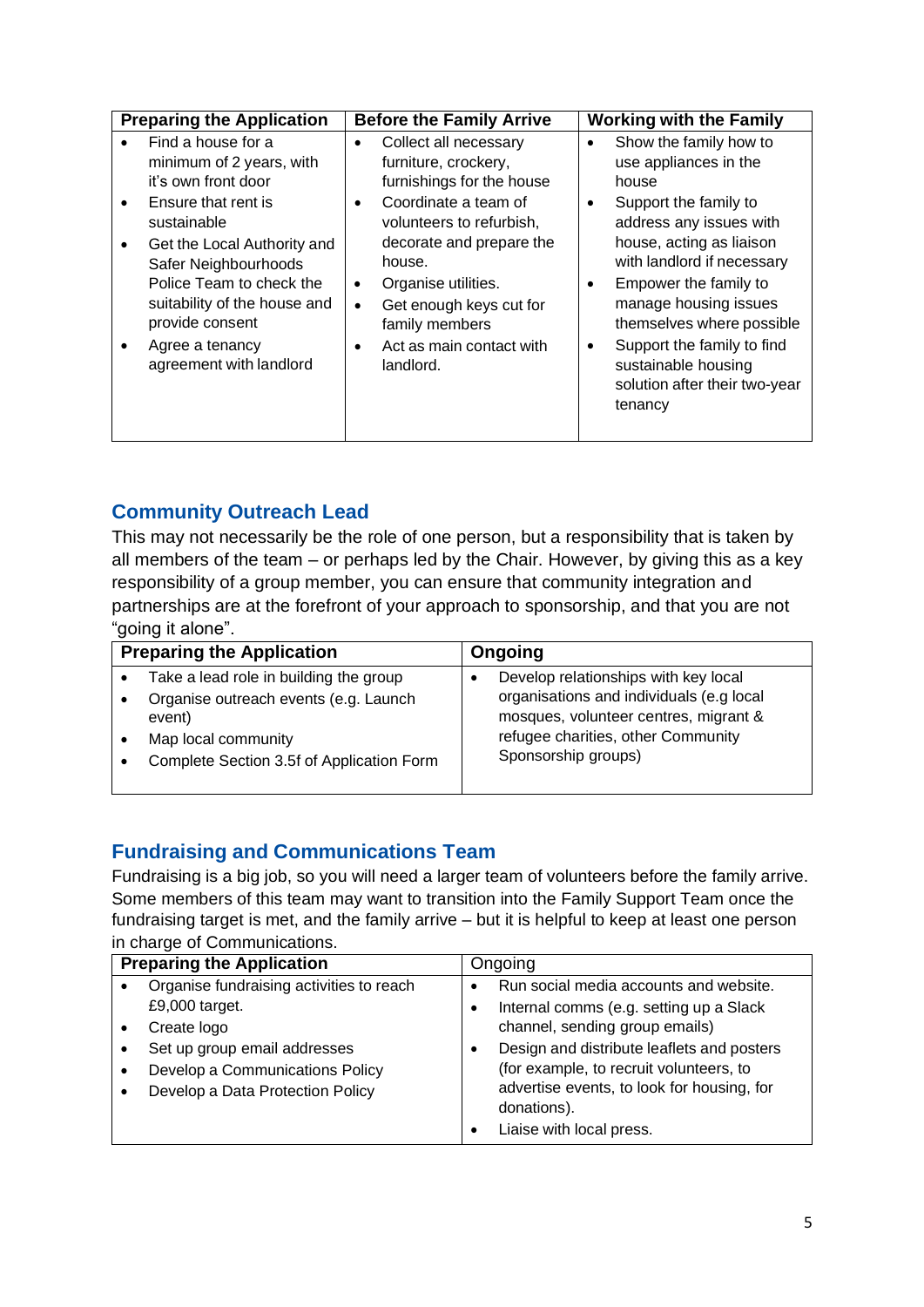#### **Interpreters**

This is essential. If you cannot find voluntary interpreters, you must pay for professional services. The family will likely need very intensive support initially, with needs decreasing time. It is most likely that the family will speak Arabic. You will be asked on application which languages you can cater for and matched with a family accordingly.

| <b>Preparing the</b>        | <b>Before the Family Arrive</b>   | <b>Working with the Family</b> |  |  |
|-----------------------------|-----------------------------------|--------------------------------|--|--|
| <b>Application</b>          |                                   |                                |  |  |
| Translate the Welcome Pack, | Translate the Welcome             | Interpret face-to-face and via |  |  |
| Safeguarding Policy and     | Message (a 2-page letter that     | telephone for the family as    |  |  |
| <b>Complaints Policy</b>    | is sent to the family before they | needed                         |  |  |
|                             | arrive)                           |                                |  |  |

# **English Language (ESOL) Lead**

Meeting the ESOL requirements of the family is a large job. Even if there is good formal ESOL provision where you live, most families have said that they value the 1:1 tuition and conversation practice provided by volunteers. We therefore recommend that there is a lead person who can coordinate ESOL volunteers – overseeing their schedule and curriculum.

| <b>Preparing the Application</b>                                                                                                                                                                             |                                   | <b>Before the Family Arrive</b>                                                                                                                               | <b>Working with the Family</b>                                                                                                                                                                                                                                          |
|--------------------------------------------------------------------------------------------------------------------------------------------------------------------------------------------------------------|-----------------------------------|---------------------------------------------------------------------------------------------------------------------------------------------------------------|-------------------------------------------------------------------------------------------------------------------------------------------------------------------------------------------------------------------------------------------------------------------------|
| Identify ESOL classes and<br>clubs in the community<br>Build a team of volunteers<br>to provide private tuition<br>and conversation practice<br>Complete Sections 3.5e to<br>3.5h of the Application<br>Form | $\bullet$<br>members<br>$\bullet$ | Once arrival date is known,<br>coordinate with ESOL<br>providers to register family<br>Develop provisional<br>curriculum and schedules<br>for ESOL volunteers | Support family to do an<br>initial assessment and<br>register with formal ESOL<br>classes<br>Coordinate ESOL<br>$\bullet$<br>volunteers -develop a<br>schedule and curriculum<br>Monitor progress<br>Organise extra<br>tuition/conversation<br>practice where necessary |

# **Benefits and Finance Lead**

The family will need help to navigate the complex benefits system. Since there are often inconsistencies with how rules are applied, they may also need you to advocate on their behalf. We strongly recommend that you find someone who has existing knowledge of the benefits system (perhaps someone who has experience of claiming themselves), or someone who will dedicate the time to learning about it.

One of the greatest challenges the family will face is 'getting by' on a very tight income, particularly if they are impacted by the benefits cap*,* so you may also need to support the family to budget. Alternatively, this responsibility could be delivered by the Treasurer, Benefits Lead, or a member of the Welcome Team.

| <b>Preparing the Application</b> |        | Before the Family   Working with the Family |
|----------------------------------|--------|---------------------------------------------|
|                                  | Arrive |                                             |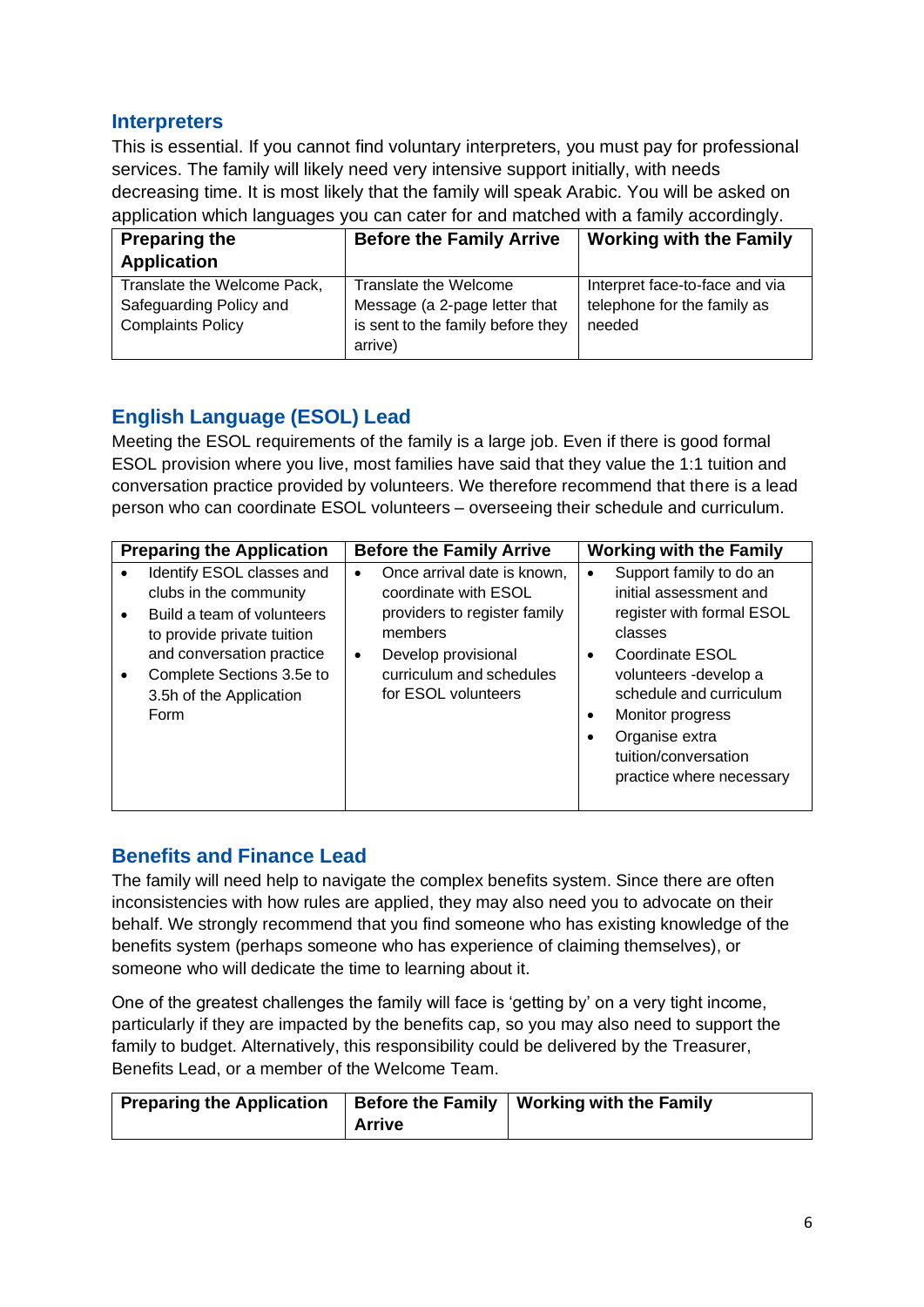| Familiarise self with<br>benefits system, and<br>understand family's<br>entitlements<br>Calculate what family are<br>likely to receive in benefits<br>Identify an appropriate<br>٠<br>bank, and understand what<br>ID documents they will<br>accept<br>Complete Sections 3.3a-d<br>and 3.5 ito I of the<br><b>Application Form</b> | Develop<br>$\bullet$<br>relationship with<br>the Partnerships<br>Manager of your<br>local Job Centre<br>Pre-book<br>$\bullet$<br>appointments at<br>Job Centre and<br>the Bank | Help family to set up a bank account<br>$\bullet$<br>Help family to develop a budget<br>$\bullet$<br>Help family to understand the value<br>$\bullet$<br>of UK currency and cost of living in<br>your region<br>Help family to identify the cheapest<br>$\bullet$<br>places to buy goods and services<br>Explain the Benefits system to family<br>$\bullet$<br>Support family to apply for benefits<br>Accompany family to first Job Centre<br>$\bullet$<br>appointments<br>Advocate for family where necessary<br>$\bullet$<br>Support the family to complete online<br>journals and other Job Centre<br>requirements |
|------------------------------------------------------------------------------------------------------------------------------------------------------------------------------------------------------------------------------------------------------------------------------------------------------------------------------------|--------------------------------------------------------------------------------------------------------------------------------------------------------------------------------|------------------------------------------------------------------------------------------------------------------------------------------------------------------------------------------------------------------------------------------------------------------------------------------------------------------------------------------------------------------------------------------------------------------------------------------------------------------------------------------------------------------------------------------------------------------------------------------------------------------------|
|------------------------------------------------------------------------------------------------------------------------------------------------------------------------------------------------------------------------------------------------------------------------------------------------------------------------------------|--------------------------------------------------------------------------------------------------------------------------------------------------------------------------------|------------------------------------------------------------------------------------------------------------------------------------------------------------------------------------------------------------------------------------------------------------------------------------------------------------------------------------------------------------------------------------------------------------------------------------------------------------------------------------------------------------------------------------------------------------------------------------------------------------------------|

# **Employment Lead**

Finding work is a vital part of the family's integration. However, they may need time first to settle in and learn English first. If you have someone with experience in employment and HR, this could be an excellent addition to your team. Yet, if you are short of group members, this could also be a responsibility absorbed by the Family Support Team.

| <b>Preparing an Application</b>                                                                               | <b>Working with the Family</b>                                                                                                                                                                                   |
|---------------------------------------------------------------------------------------------------------------|------------------------------------------------------------------------------------------------------------------------------------------------------------------------------------------------------------------|
| Complete Section 3.5p & 3.5q<br>of the Application Form                                                       | Understand family members goals and work with them to<br>$\bullet$<br>find work                                                                                                                                  |
| Develop links with potential<br>employers, employment<br>support organisations and<br>volunteer opportunities | Support family members to find volunteering opportunities<br>٠<br>Support family members to write CVs and prepare for<br>٠<br>interviews<br>Help family to transfer existing qualifications to UK<br>equivalents |

# **Education Lead**

Your most important task will be to help children register with and adapt to their new school. A lot of children arrive having never received formal education, so coordinating extra tuition to help them to catch up could be invaluable. Adults may also need to access further training to help them reach their employment goals. As with the Employment Lead, this could potentially be a responsibility that you could decide to absorb into the Family Support Team.

| <b>Preparing the</b>                                                |                | <b>Before the</b>                                                           | <b>Working with the Family</b> |                                                                                                                                                                                                                                                                                                  |  |  |
|---------------------------------------------------------------------|----------------|-----------------------------------------------------------------------------|--------------------------------|--------------------------------------------------------------------------------------------------------------------------------------------------------------------------------------------------------------------------------------------------------------------------------------------------|--|--|
| <b>Application</b>                                                  |                | <b>Family Arrive</b>                                                        |                                |                                                                                                                                                                                                                                                                                                  |  |  |
| Complete<br>Section 3.5c<br>& 3.5d of<br>the<br>Application<br>Form | $\bullet$<br>٠ | Pre-register<br>the children in<br>schools<br>Prepare<br>school<br>uniforms | $\bullet$                      | Take children and parents to their school<br>Coordinate with the schools to ensure they can provide<br>relevant support<br>Organise supplementary tuition where necessary<br>(children may not have been to school for many years,<br>if ever)<br>Help adult members to access relevant training |  |  |